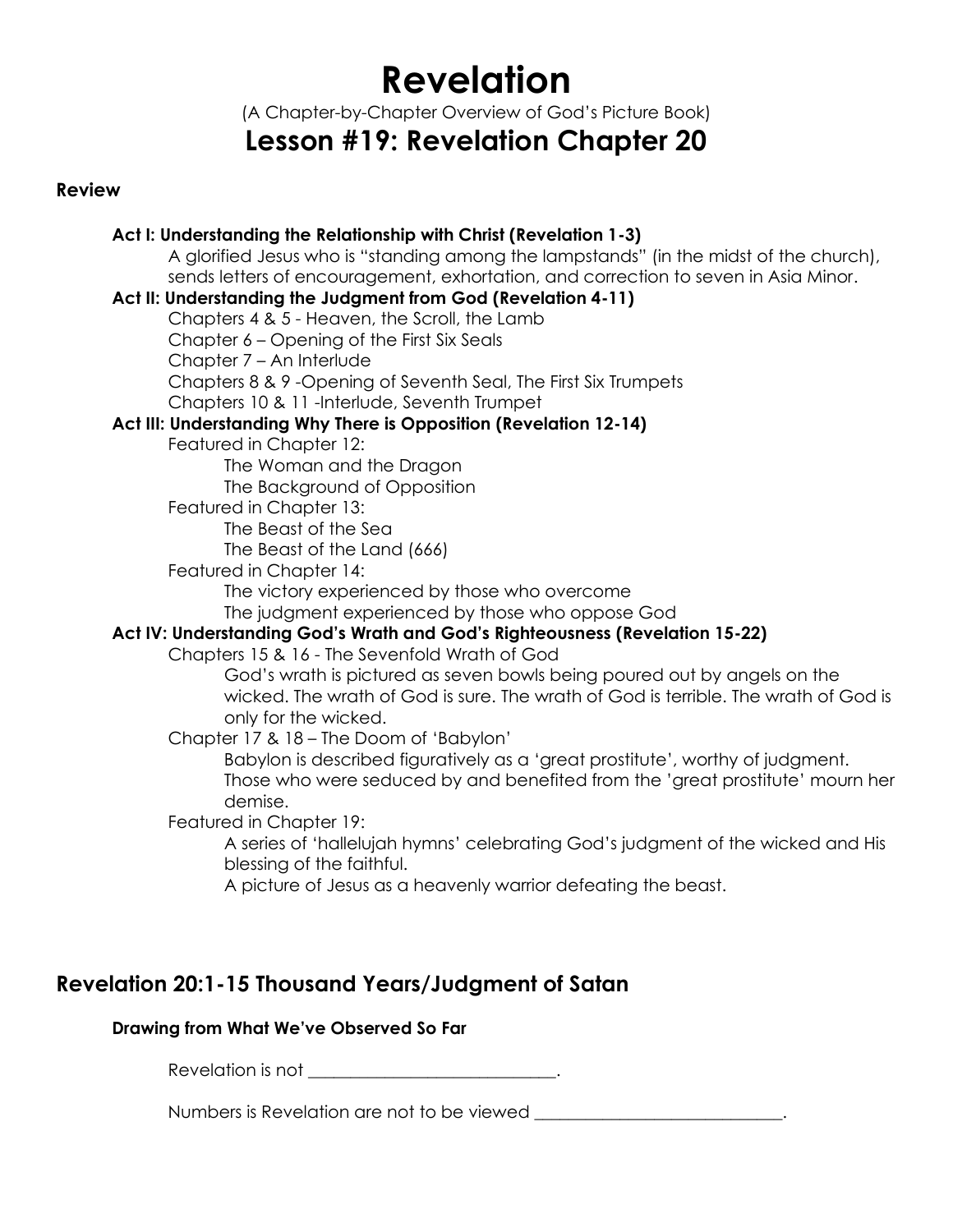### **Doom for the Dragon and All Oppressors**

Verses 1-3

*angel, Abyss, dragon* - We've been introduced to these 'characters' before in chapters 9, 12, 13, 19, etc.

*great chain* - The tool of the angel is a 'great chain' to bind the work of the enemy.

*locked and sealed* (1,000 Years) - The enemy is the 'locked and sealed for 1,000 years' kind.

*after that* - This is to be seen as a picture and not in a chronological sense.

*set free for a short time* - The enemy is the 'set free for a short time' kind.

### **About the Millennium**

The Millennium is *Now* (Revelation 20:1-3) The Devil is Bound *Now* (John 3:8; Hebrews 2:14-15; Matthew 12:28-29; John 12:31)

The chains that bind Satan is the **Example 2018** 

Christians Reign with Christ *Now* (Revelation 20:4) When we are in Christ, we reign with Christ. We share in His authority. (Ephesians 2:5-6)

We Receive our First Resurrection *Now* (Revelation 20:5-6) See Ephesians 2:1-5; Romans 1:17 Jesus clearly described the two resurrections. First Resurrection (John 5:24-27) Second Resurrection (John 5:28-30)

The first resurrection is our **Example 2018** 

The second resurrection is God's  $\Box$ 

### **The Reality of Opposition: But God's People Win**

### Verses 7-10

*when the thousand years are over* - "The visions of John are not to be understood as indicating a sequence of times. They are largely repetitious and parallel. The same scene is thrown up upon the screen a second or third time, that all the light of prophetic revelation may be focused on a single event." -Charles R. Erdman (The Revelation of John)

*deceive the nations* - The aim of the opposition is deceitful and destructive.

*Gog and Magog* - Taken from Ezekiel 38, Gog was the prince of Magog and a strong opponent of Israel.

surrounded the camp of God's people - This is another picture of the people of God facing opposition.

*fire came down from heaven and devoured them* - A repeating image of the enemies of God attempting to wage battle only to be destroyed.

*Devil...thrown into the lake of fire* - God reminds the reader that the devil is the 'doomed kind'.